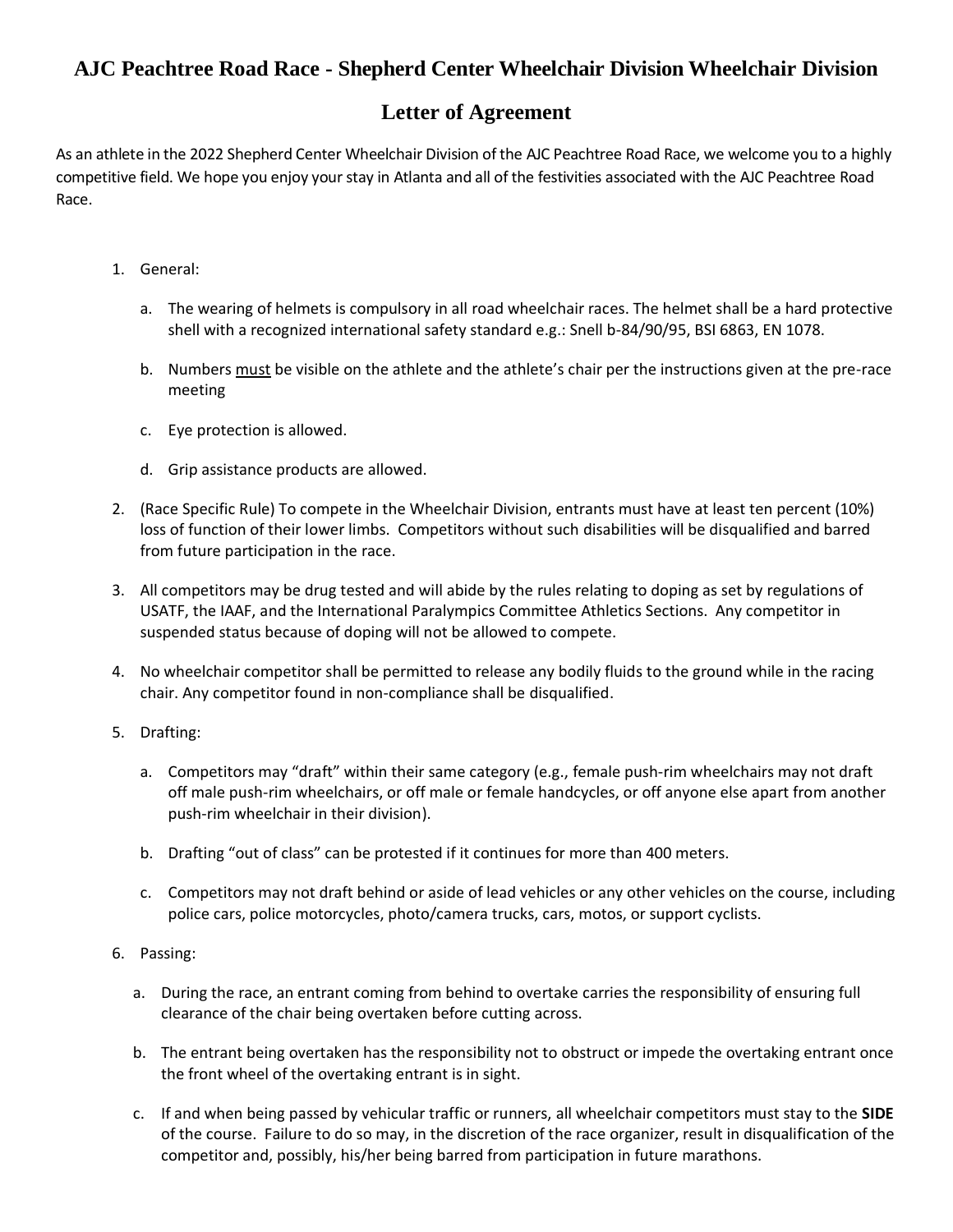- 7. Assistance:
	- a. Except as provided in these rules, no competitor in the Wheelchair Division may receive assistance during the progress of the race from anyone else, including an accompanying support cyclist or motorcycle, in the venue.
	- b. Assistance is direct help conveyed by any means and includes drafting in violation of #5 above and pacing by a person not officially entered in the race.
	- c. Competitors may receive technical advice from cycle computer type devices installed on their own wheelchairs if they are self-contained and not receiving information from devices not on their chair, (e.g., computers or devices off course) Except for GPS information.
	- d. Competitors who suffer a mishap may be assisted in righting and remounting their chairs, provided the assistance does not cause forward movement.
	- e. Competitors may receive mechanical or other assistance to repair their chairs, including wheels/tires, provided that such assistance does not impede the progress of other competitors or result in the forward progress of the competitor (replacement parts shall be of the same size and sort as the original parts). All broken or replaced parts are subject to inspection by the race organizer, if requested, after the race. All Parts must be carried by the athlete only (IE: Parts may not be given to any support personnel accompanying the athlete)
	- f. Competitors may not engage in conversations with persons in or on accompanying vehicles or support cyclists that could be deemed to constitute pacing, coaching, or cheering on the part of such persons (e.g., providing advice as to the competitor's position in the race, encouraging the competitor)
- 8. Competitors who cause a crash or spill by another competitor or otherwise improperly interfere with the progress of another competitor, for any reason, may be penalized or disqualified from the race.
- 9. The use by competitors of any audio electronic device, including cell phones (except for calling for assistance), is prohibited.
- 10. (Race Specific Rule) Small personal video recording devices are permitted if used for personal use and/or mounted by the organizing committee. Video from such devices may not be sold or released to the press without permission by the race committee and must be available to the race committee for review if requested. Failure to abide by this rule may result in any race compensation being withheld and/or the competitor being barred from any future NYRR events.
- 11. Competitors may carry their own refreshments, which may be replenished at any of the refreshment stations provided by the race organizer.
- 12. A competitor must withdraw, at once, from the race if ordered to do so by a member of the medical staff or another member of the race organizer's staff officially appointed and clearly identified.
- 13. The following specifications/regulations will apply to racing wheelchairs (current World Para Athletics (WPA) racing wheelchair specifications supersede the below (WPA Section III, Rule 14):
	- a. At WPA Competitions (Part B: -3.1.2) the wheelchair shall have:
		- i. two (2) large wheels and one (1) small or the wheelchair may have two (2) large wheels and a maximum of two (2) small wheels. In all competitions, the small wheel/s must be at the front of the chair.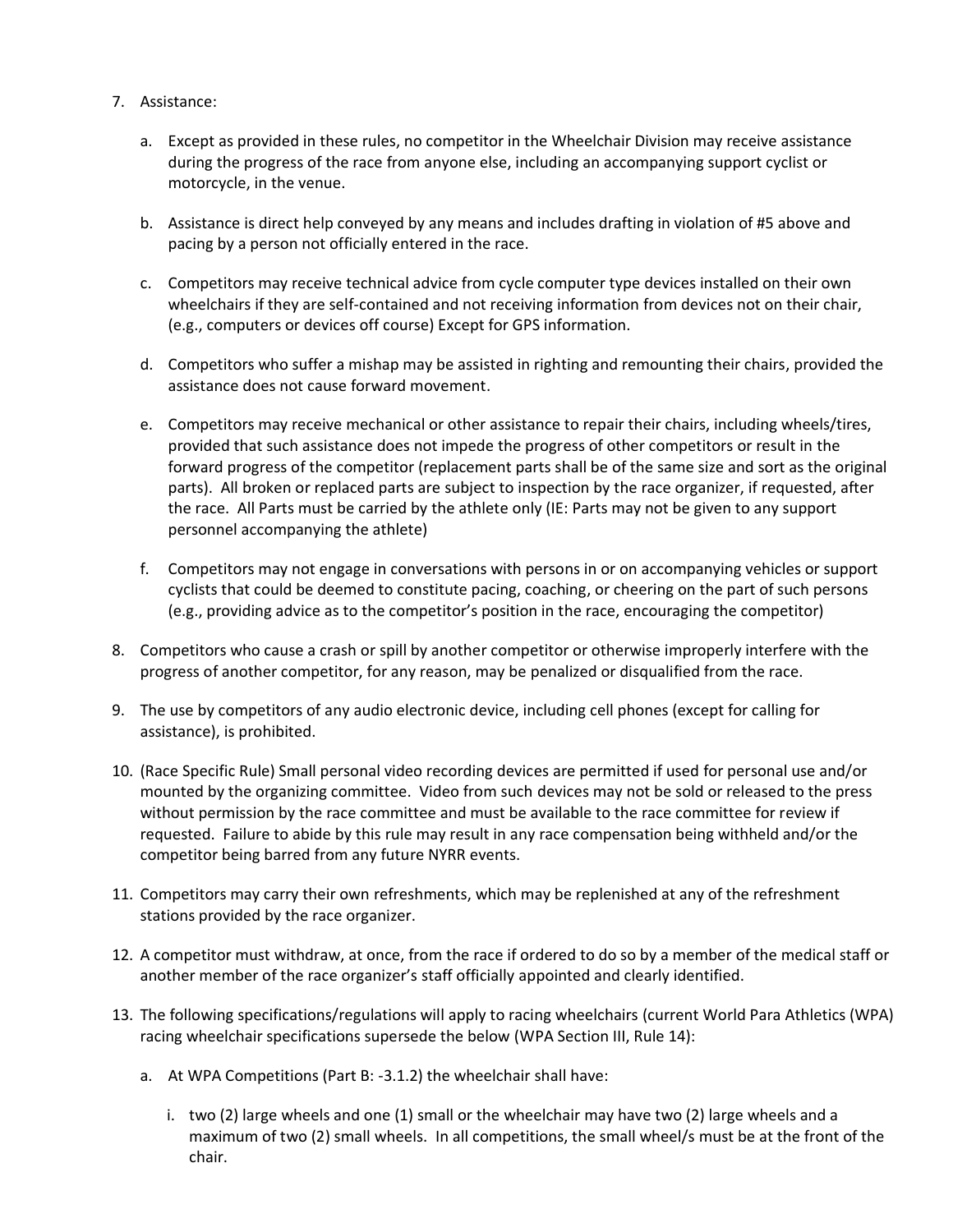- ii. All wheelchairs must have a functional braking system for safety purposes.
- iii. No mechanical gears or levers for propelling the wheelchair.
- iv. The use of mirrors is not permitted.
- v. Only hand-operated mechanical steering devices are allowed.
- vi. In all races, the athlete must be able to turn the front wheel(s) manually both to the left and to the right.
- vii. No part of the main body (defined as the vertical plane of the back edge and wheels, including the seat) of the wheelchair may extend forwards beyond the hub of the front wheel or be wider than the inside of the hubs of the two rear wheels.
- viii. The maximum height from the ground to the main body of the wheelchair shall be 50 cm.
- ix. No part of the wheelchair may protrude behind the vertical plane of the back edge of the rear tires.
- x. The maximum diameter of the large wheel, including the inflated tire, shall not exceed 70 cm. The maximum diameter of the small wheel, including the inflated tire, shall not exceed 50 cm.
- xi. Only one plain, round, push-rim is allowed for each large wheel. *Note (i): This rule may be waived for persons requiring a single arm drive wheelchair if so stated on their IPC Athletics Classification Form or at the discretion of the Technical Delegate. Note (ii): For T32/33/51/52 athletes who may experience a limitation in their ability to stabilize the wrist during pushing, this rule may be waived, and a modification allowed so that a push-rim and wheel disk may be fused together and incorporated into the racing wheel. No other modification that would defeat the general intent of IPC Rule 14.4 is allowed. Note (iii): No part of the athlete's body shall be strapped to the push-rim or to the wheel.*
- xii. The use of fairings or similar devices for the purpose of improving aerodynamic performance of the athlete in the wheelchair is not permitted.
- xiii. No element of the wheelchair or its attachments or accessories may incorporate energy storing capacity (e.g., elasticity) for the purpose of enhancing performance.
- b. Wheelchairs will be measured and inspected at race day check-in and, once inspected, must not be taken from the competition area before the start of the event. Wheelchairs can be reexamined by the officials before or after the event.
- c. It is the responsibility of the athlete to ensure that their wheelchair conforms to the requirements stipulated above. No event shall be delayed while an athlete makes adjustments to their wheelchair.
- d. If the Technical Officials believe that a wheelchair and/or the athlete using it represent a safety risk, they shall be authorized to disqualify the athlete from an event. *Note: For safety, athletes should secure their lower limb(s), so they don't fall to the ground and cause injury.*
- 14. Protest:
	- a. Barring special circumstances, any protest involving incidents during the race or violation of any of these rules must be filed by a competitor in writing within one (1) hour after crossing the finish line, or no later than 8:00 a.m. on the day of the race.